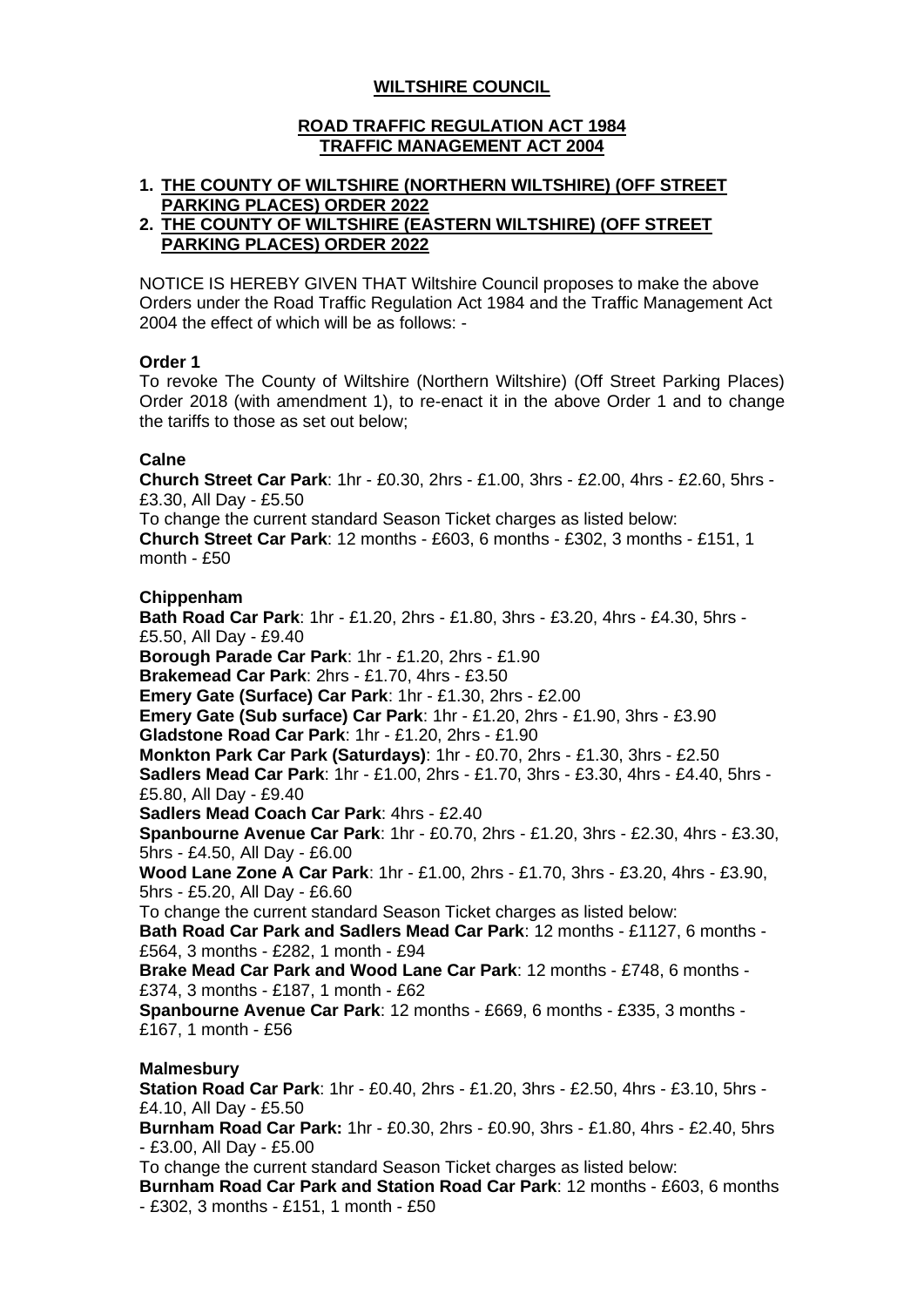## **Royal Wootton Bassett**

**Borough Fields Car Park**: 1hr - £0.50, 2hrs - £1.40, 3hrs - £2.50, 4hrs - £3.10, 5hrs - £4.10, All Day - £6.80 **Wood Street Car Park**: 1hr - £0.40, 2hrs - £1.30, 3hrs - £2.20, 4hrs - £2.90, 5hrs - £3.60, All Day - £6.00 To change the current standard Season Ticket charges as listed below: **Borough Fields Car Park**: 12 months - £781, 6 months - £391, 3 months - £195, 1 month - £65 **Wood Street Car Park**: 12 months - £669, 6 months - £335, 3 months - £167, 1 month - £56

To introduce the following charges in **Castle Combe**: **Dunns Lane Car Park**: 1hr - £0.40, 2hrs - £1.10, 3hrs - £2.00, 4hrs - £2.40, 5hrs - £3.20, 8hrs - £5.20, All Day - £5.60. Sunday - £0.80 per visit **Dunns Lane Car Park (Coaches)**: 3hrs - £5.40, All Day - £8.60. Sunday - £0.80 per visit

## **Order 2**

To revoke The County of Wiltshire (Eastern Wiltshire) (Off Street Parking Places) Order 2018 (with amendment 1), to re-enact it in the above Order 2 and to change the tariffs to those set out below:

### **Devizes**

**Central Car Park**: 1hr - £0.90, 2hrs - £1.80, 3hrs - £2.60 **Couch Lane Car Park**: 1hr - £0.70, 2hrs - £1.70, 3hrs - £2.50, 4hrs - £3.20, 5hrs - £4.10, 8hrs - £6.60, All Day - £7.80 **North Gate Car Park**: 1hr - £0.80, 2hrs - £1.70, 3hrs - £2.50 **Market Place Car Park**: 1hr - £0.80, 2hrs - £1.50 **Sainsburys Car Park**: 1hr - £0.70, 2hrs - £1.70, 3hrs - £4.00, 4hrs - £6.30 **Sheep Street Car Park**: 1hr - £0.80, 2hrs - £1.70, 3hrs - £2.50, 4hrs - £3.20, 5hrs - £4.10, All Day - £7.70 **Station Road Car Park**: 1hr - £0.40, 2hrs - £1.10, 3hrs - £2.00, 4hrs - £2.60, 5hrs - £3.30, All Day - £5.50 **Vales Lane Car Park**: 1hr - £0.80, 2hrs - £1.70, 3hrs £2.50 **West Central Car Park**: 1hr - £0.90, 2hrs - £1.80, 3hrs - £2.60 **The Wharf Car Park**: 1hr - £0.90, 2hrs - £1.80, 3hrs - £2.60, 4hrs - £3.20, 5hrs - £4.10, All Day - £7.70 **Station Road HGV/Coaches**: 8am – 6pm - £3.50, 6pm – 8am - £5.70 **The Wharf Coaches**: 8am – 6pm - £3.40, 6pm – 8am - £5.80 To change the current standard Season Ticket charges as listed below: **Castle Grounds Car Park**: 12 months - £627, 6 months - £314, 3 months - £157, 1 month - £52 **Sheep Street Car Park and The Wharf Car Park**: 12 months - £892, 6 months - £446, 3 months - £223, 1 month - £74 **Station Road Car Park**: 12 months - £603, 6 months - £302, 3 months - £151, 1 month - £50 **Marlborough George Lane Car Park**: 1hr - £0.80, 2hrs - £1.70, 3hrs - £2.50, 4hrs - £3.20, 5hrs - £4.10, All Day - £7.70 **Hilliers Yard Car Park**: 1hr - £0.80, 2hrs - £1.80, 3hrs - £4.00 **Hyde Lane Car Park**: 1hr - £0.80, 2hrs - £1.80, 3hrs - £2.50, 4hrs - £3.20, 5hrs - £4.10, All Day – £7.70 **Kennet Place Car Park**: 1hr - £0.80, 2hrs - £1.70, 3hrs - £2.50, 4hrs - £3.20, 5hrs - £4.10, All Day - £7.20 **Polly Gardens Car Park**: 1hr - £0.80, 2hrs - £1.80, 3hrs - £4.00 **George Lane Car Park (Coaches):** Mon – Sat 8am – 6pm: £3.70 for any period. Mon – Sat 6pm – 8am - £5.70 for any period